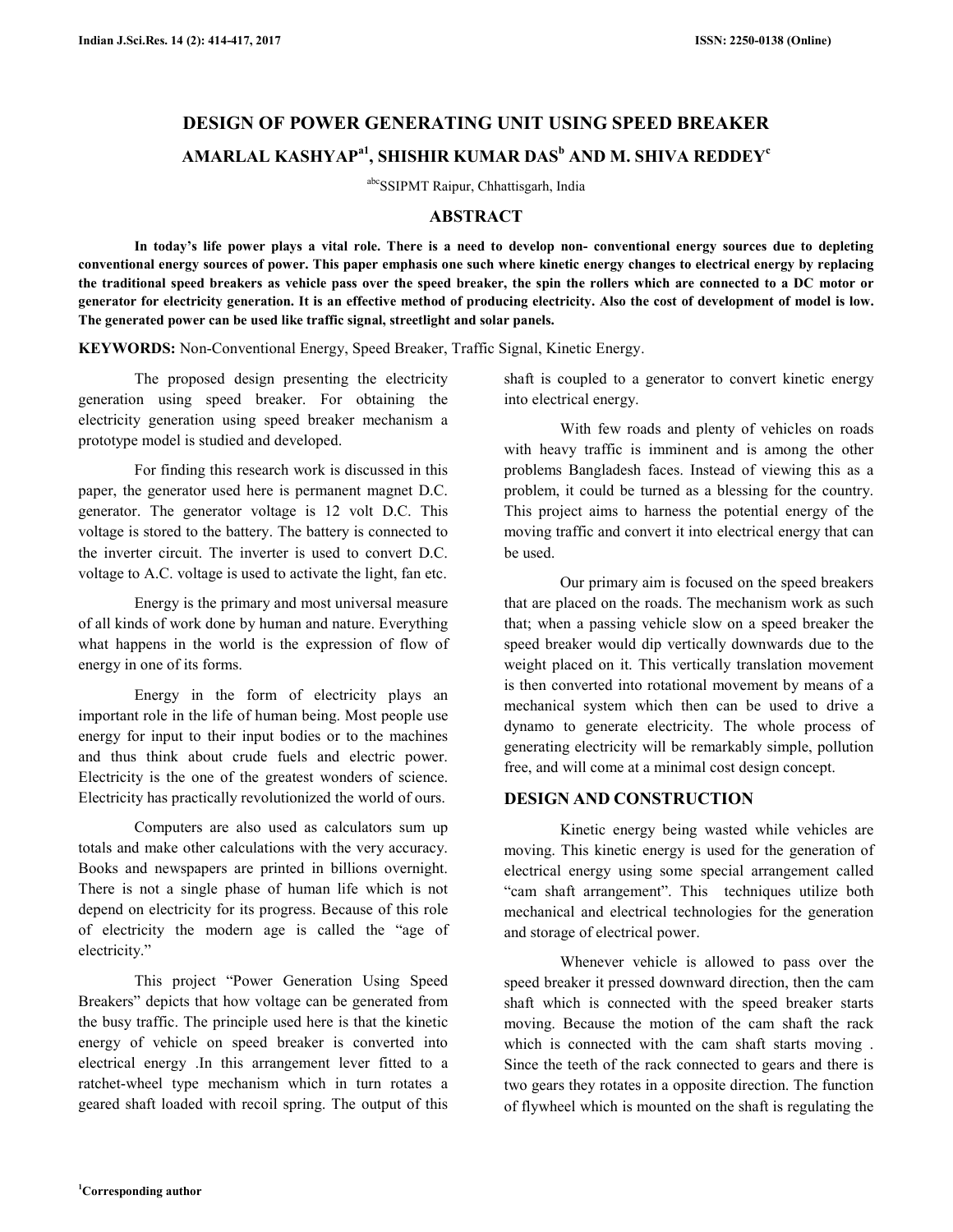fluctuation in energy and to make the energy uniform. This shaft is connected through the motor which converts mechanical energy into electrical energy.

 The generated electricity is stored with the help of super capacitor, who has the greater energy charging capacity than the normal capacitor . Capacitor use static electricity electrostatics) rather than chemistry to store energy . Inside a capacitor, there are two conducting metal plates with an insulating material called a dielectric in between them- it's a a dielectric sandwich , if you prefer charging a capacitor is a like rubbing a balloon on your jumper to make it stick. Positive and negative electrical charges build up on the plates and the separation between them, which prevents them coming into contact , is what stores the energy .Inverter can also be used with transformers to change a certain DC input voltage into a completely different AC output voltage but the output power must always be less than the input power: it follows from the conservation of energy that an inverter and transformer can not give output more power. A battery is connected for the storage of energy produced by the charger. Batteries have two electrical terminals (electrodes) separated by a chemical reaction happen involving both the electrodes and the electrolyte. These reaction converts the chemical inside the battery to other substances, releasing electrical energy as they go. This storage power is used in various purpose like in traffic light, street light etc.

 The generated electricity is stored with the help of super capacitor, who has the greater energy charging capacity than the normal capacitor



### **Figure 1**

## **RESULTS**

 We need electricity in various things. This is a suitable mechanism for generating electricity. As we know our conventional sources are depleting very fast we need to use non-conventional sources for efficient use. The advantage of this project is it does not require any external sources. In this project a new ideas is used to get electricity from speed breaker. This technique will help to save our natural resources.



**Figure 2**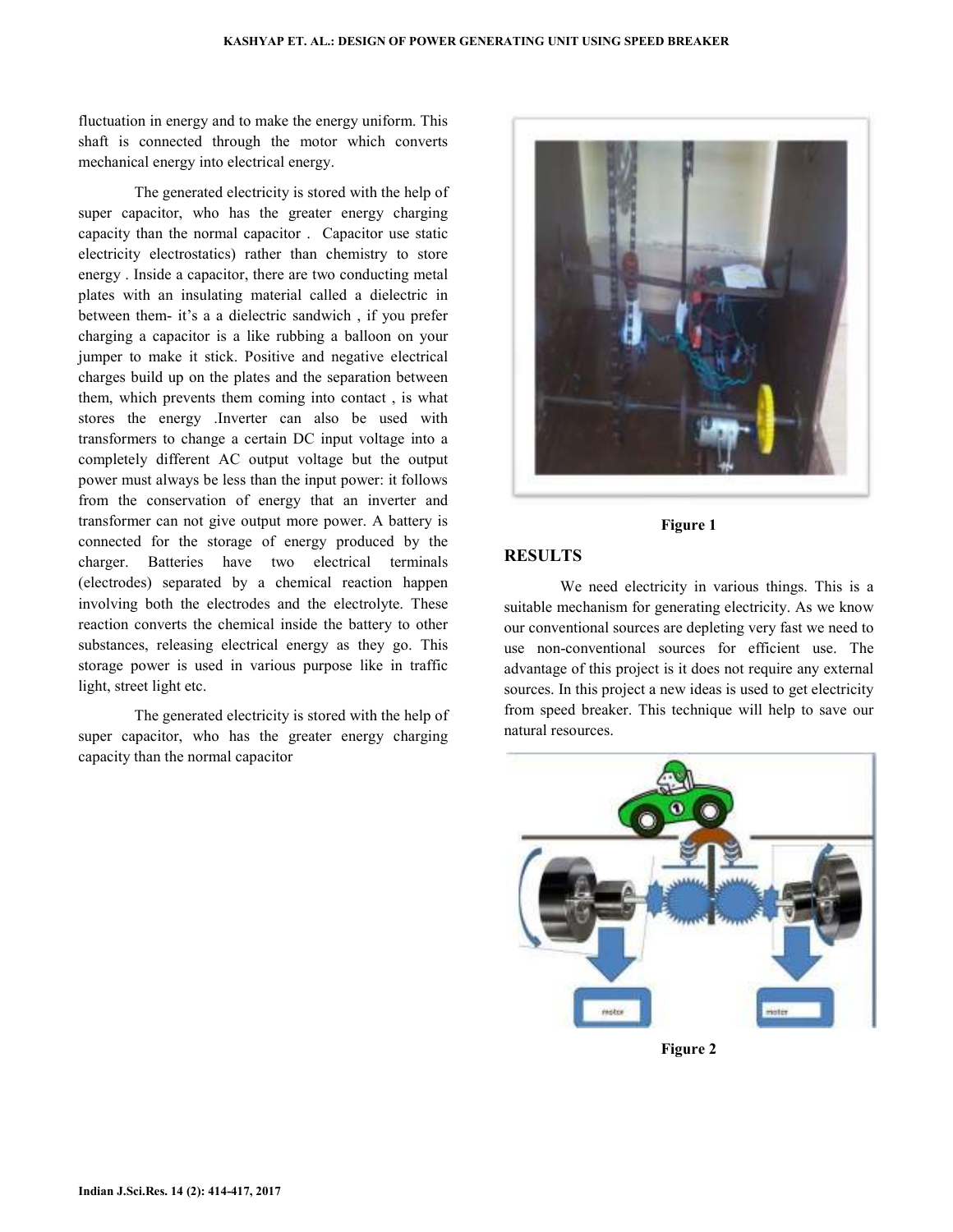

#### **Figure 3**

 As energy is the primary and most universal measure of all kinds of work done by human and nature. Everything what happens in the world is the expression of flow of energy in one of its forms.

 Energy in the form of electricity plays an important role in the life of human being. Most people use energy for input to their input bodies or to the machines and thus think about crude fuels and electric power. Electricity is the one of the greatest wonders of science. Electricity has practically revolutionized the world of ours.

## **CONCLUSION**

 This methods have many Advantages such as Low budget electricity production, Less floor area. No obstruction to traffic .Easy maintenance .Suitable at parking of multiplexes, malls, toll booths, signals, etc

 Uses: Charging batteries and using them to light up the streets, etc

 As coin has two faces in the same way there are also some disadvantages such as

#### **Disadvantage**-

- 1. Mechanical moving parts is high and therefore there are very large frictional losses and therefore require more maintenance.
- 2. Initial cost of this arrangement is very high.
- 3. The overall efficiency is quite low electric output as compared to other technique

#### **FUTURE SCOPE**

 The shortage of light can be reduced at some extant. Wastage of energy of vehicles passing on roads can be minimized. Such speed breakers can be designed for heavy vehicles, thus increasing inputs weight and ultimately increasing output of generator. More suitable and compact mechanism to enhance efficiency.

 It may be used for light vehicles also. Pollution free power generation. For example the per capita energy consumption in USA is 9000 KWH (kilo watt hour) per year, whereas the consumption in India is 1200 KWH , One might conclude that to be materially rich and prosperous , a human being needs to consume more and more energy.

 Wastage of energy of vehicles passing on roads can be minimized. India, unlike the top developed countries has very poor roads .Talking about a particular road itself include a number of speed breakers. By just placing a unit like the "Power Generation Unit from Speed Breakers", so much of energy can be tapped.

## **APPLICATION**

 To provide electricity in villages near to highway, to fed the power directly to smart grid.

 It can be placed in commercial building i.e. threatre, mole, public/private parking etc

 This technique can be used in all roadway speed brake.

 Street light, Road Signals, Sign Boards on the roads etc.

As a charging station for electric vehicles.

#### **REFERENCES**

- Power plant engineering by A.k. Raja, AmitPrakash Shrivastav, Manish Dwiwedi [New Age International Publisher]
- Power System stabilizers ,By Mitsubishi Corporation-A Release Notes from Mitsubishi Co.
- Power System Dynamic and Control, K.R. Padiyar , Interline Publishers Bangalore.
- Sharma, P.C., "Principles of Renewable Energy Systems", 2003.